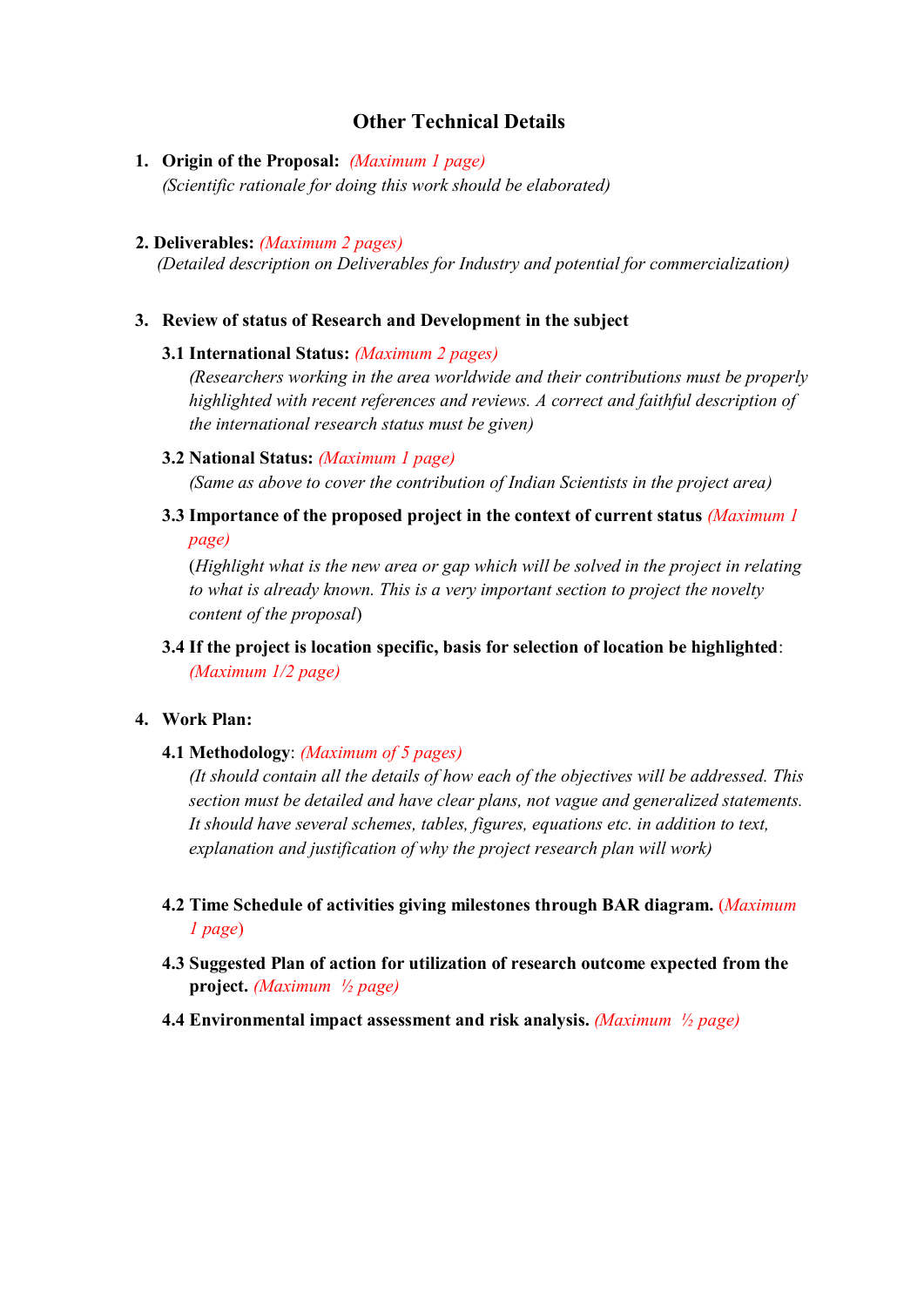### 5. Expertise:

5.1 Expertise available with the investigators in executing the project: (Maximum 1 page)

(Professional expertise existing with each of the investigators in terms of publications, Patents and preliminary results, to execute every component of the proposal should be highlighted)

### 5.2 Summary of roles/responsibilities for all Investigators:

(If the proposal contains more than one Investigator, it is important to clearly mention the role of each Investigator in implementing the objectives of the proposal. The Board does not encourage Investigators who do not have specific scientific role in the proposal)

|          | S. No. | Name of the Investigators | Roles/Responsibilities |
|----------|--------|---------------------------|------------------------|
| . .      |        |                           |                        |
| <u>.</u> |        |                           |                        |
|          |        |                           |                        |

## 5.3 Key publications published by the Investigators pertaining to the theme of the proposal during the last 5 years

### 5.4 Bibliography

### 6. List of Projects submitted/implemented by the Investigators

(All the Investigators should list out details of the Projects submitted, implementing and completed by them. The list should start with the Projects implemented by the Principal Investigator, followed by Co-PI1, Co-PI 2 etc.)

### 6.1 Details of Projects submitted to variousfunding agencies:

| S. No | Title | Cost in Lakh | . .<br>Month of<br>submission | Role as<br>PI/Co-PI | Agency | <b>Status</b> |
|-------|-------|--------------|-------------------------------|---------------------|--------|---------------|
|       |       |              |                               |                     |        |               |
|       |       |              |                               |                     |        |               |

#### 6.2 Details of Projects under implementation

| S. No | Title | Cost in Lakh | Duration | Role as PI/Co-PI | Agency |
|-------|-------|--------------|----------|------------------|--------|
|       |       |              |          |                  |        |
|       |       |              |          |                  |        |

### 6.3 Details of Projects completed during the last 5 years

| $_{\perp}$ S. No $^{\perp}$ | Title | Cost in Lakh | <b>Duration</b> | Role as PI/Co-PI | Agency |
|-----------------------------|-------|--------------|-----------------|------------------|--------|
|                             |       |              |                 |                  |        |
|                             |       |              |                 |                  |        |